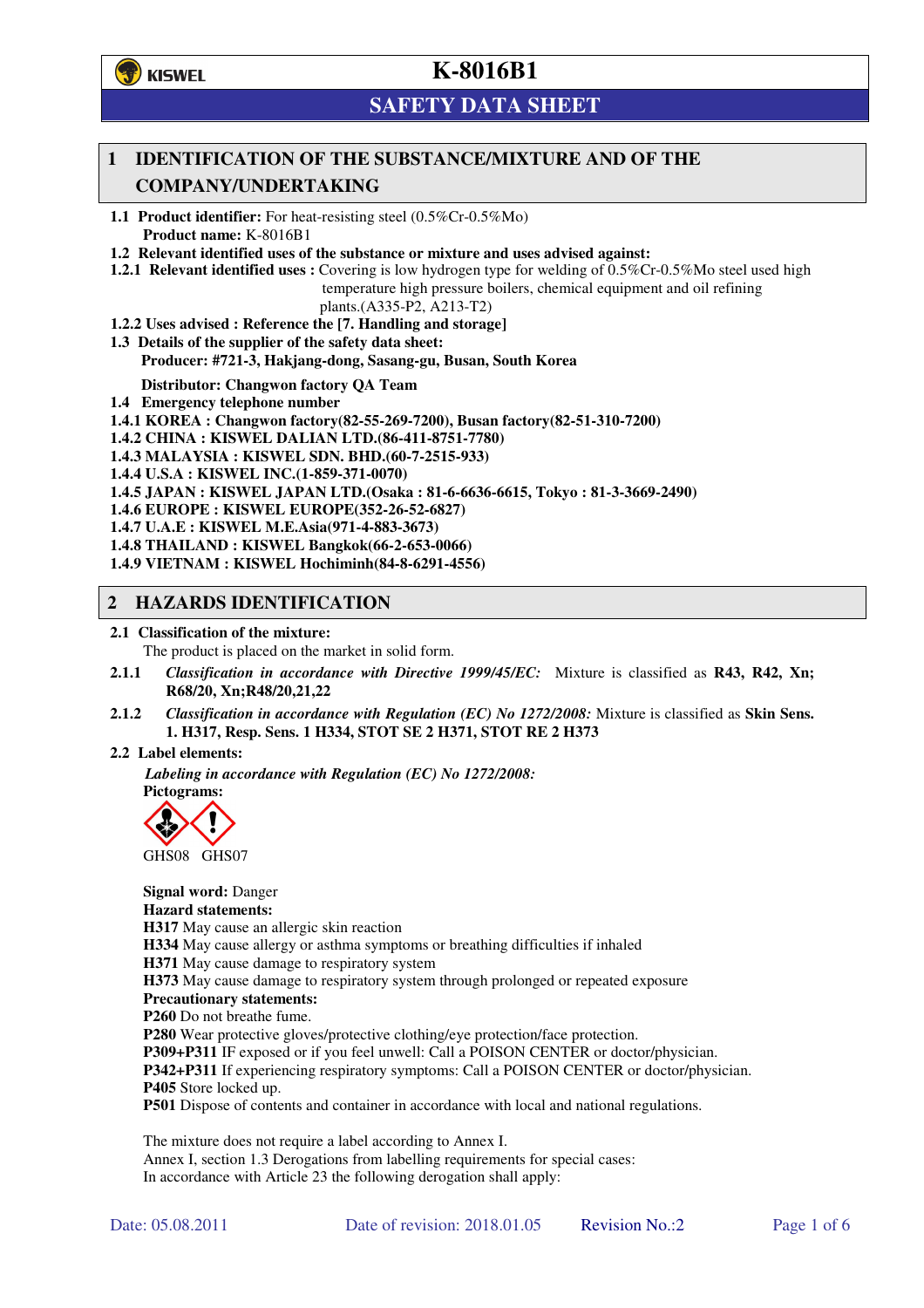

## **SAFETY DATA SHEET**

Metals in massive form, alloys, mixtures containing polymers and mixtures containing elastomers do not require a label according to this Annex, if they do not present a hazard to human health by inhalation, ingestion or contact with skin or to the aquatic environment in the form in which they are placed on the market, although classified as hazardous in accordance with the criteria of this Annex.

#### **On the other hand, we want to offer classification and label of welding fume for workers.**

**2.3 Other hazards:** No data available.

## **3 COMPOSITION/INFORMATION ON INGREDIENTS**

**3.1 Substances:** No data available.

**3.2 Mixtures:** The mixture contains dangerous substances:

|                                |           |                | <b>Classification</b>                         |                                                          |                                 |                                     |                                  |             |
|--------------------------------|-----------|----------------|-----------------------------------------------|----------------------------------------------------------|---------------------------------|-------------------------------------|----------------------------------|-------------|
| <b>Substance name</b>          | EC No.    | Registr.<br>no | 67/548/EEC                                    | <b>Hazard Class</b><br>and<br><b>Category</b><br>Code(s) | <b>Hazard</b><br>state-<br>ment | Pictogram/<br><b>Signal</b><br>word | Conc.<br>$(\%)$<br><b>Volume</b> | <b>Note</b> |
| <sup>1</sup> Ferro Silicon     |           | ۰              |                                               |                                                          | -                               |                                     | $1.0 - 5.0$                      |             |
| <sup>1</sup> Calcium fluoride  | 232-188-7 |                | $\blacksquare$                                |                                                          | $\overline{\phantom{0}}$        | L.                                  | $3.0 - 7.0$                      | ٠           |
| $1, 2$ Limestone               | 215-279-6 | ٠              | ٠                                             |                                                          | $\overline{\phantom{0}}$        |                                     | $8.0 - 12.0$                     |             |
| $2,3$ Chromium                 | 231-157-5 |                | R43<br>R42                                    | Skin Sens. 1<br>Resp. Sens. 1                            | H317<br>H334                    | Danger                              | $0.1 - 1.0$                      |             |
| $1,2$ Mica                     |           | $\blacksquare$ | $\overline{\phantom{0}}$                      |                                                          |                                 |                                     | $0.1 - 1.0$                      |             |
| <sup>2,3</sup> Titaniumdioxide | 236-675-5 | $\overline{a}$ | Xi; R36<br>Xi; R37<br>T: R48/23               | Eye Irrit. 2<br>STOT SE <sub>3</sub><br><b>STOT RE1</b>  | H319<br>H335<br>H372            | Danger                              | $1.0 - 3.0$                      |             |
| <sup>1</sup> Sodium silicate   | 239-981-7 |                |                                               |                                                          |                                 |                                     | $1.0 - 5.0$                      |             |
| $2,3$ Iron                     | 231-096-4 |                | Xn;<br>R68/20/21/22<br>$Xn$ :<br>R68/20/21/22 | STOT SE <sub>2</sub><br>STOT RE <sub>2</sub>             | H371<br>H373                    | Warning                             | $68.0 - 72.0$                    |             |

<sup>1</sup>Substance is not classified in terms of Regulation (EC) No. 1272/2008 Annex VI.

<sup>2</sup>Substance with workplace exposure limits.

\* See all the hazard statements in chapter 16.

## **4 FIRST AID MEASURES**

#### **4.1 Description of first aid measures:**

**In case of respiratory exposure**: Remove to fresh air and keep at rest. If breathing is difficult or has stopped, administer artificial respiration as necessary. Seek medical attention.

**In case of skin contamination**: Wash contaminated area thoroughly with soap and water. Remove and wash contaminated clothing. If a persistent rash or irritation occurs, seek medical attention.

 **In case of intrusion into eye**: Immediately flush eyes with large amounts of running water for at least 15 minutes, lifting the upper and lower eyelids. Get medical attention.

**In case of oral intake**: Ingestion is considered unlikely due to product form. However, if swallowed do not induce vomiting. Seek medical attention. Advice to doctor: treat symptomatically.

- **4.2 Most important symptoms and effects, both acute and delayed:** No data available.
- **4.3 Indication of any immediate medical attention and special treatment needed:** No data available.

### **5 FIREFIGHTING MEASURES**

**5.1 Extinguishing media:**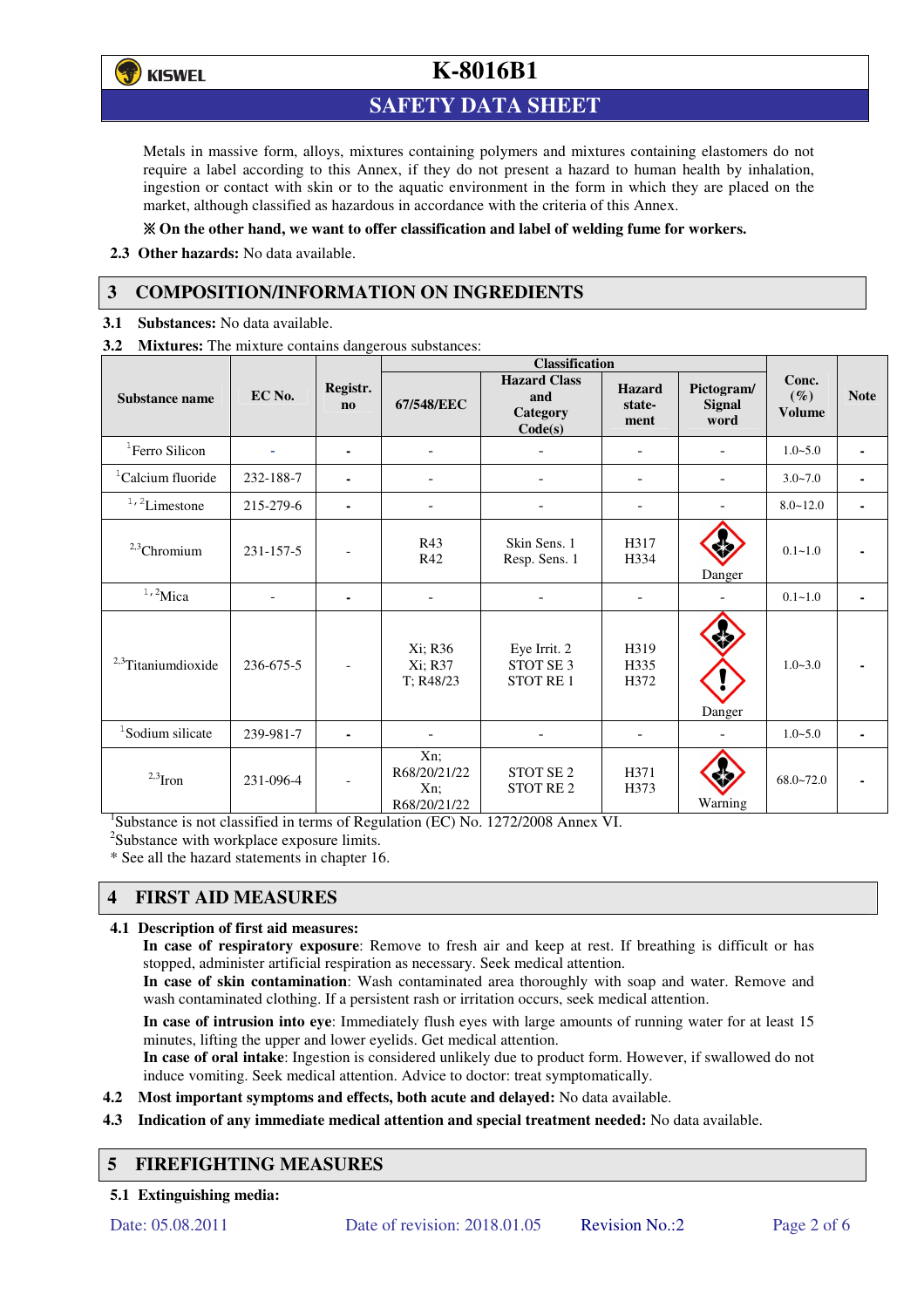

**SAFETY DATA SHEET** 

**Suitable extinguishing media:** Carbon dioxide, dry chemical, water spray. Use extinguishing media appropriate for surrounding fire.

**Unsuitable extinguishing media:** No data available.

- **5.2 Special hazards arising from the substance or mixture:** Fire may produce irritating or poisonous gases.
- **5.3 Advice for firefighters:** In the event of a fire, wear self-contained breathing apparatus and protective clothing.

## **6 ACCIDENTAL RELEASE MEASURES**

**6.1 Personal precautions, protective equipment and emergency procedures:** 

**For non-emergency personnel:** Wear appropriate personal protective equipment as specified in Section 8. Ensure adequate ventilation**.** 

**For emergency responders:** No data available.

**6.2 Environmental precautions:** Avoid dispersal of spilled material and contact with soil, ground and surface water, drains and sewers.

**Methods and material for containment and cleaning up:** Take up mechanically. Collect the material in labeled containers and dispose of according to local and regional authority requirements.

**6.3 Reference to other sections:** See Section 7 for information on safe handling. See Section 8 for information on personal protection equipment. See Section 13 for disposal information.

## **7 HANDLING AND STORAGE**

- **7.1 Precautions for safe handling:** Welding may produce fumes and gases hazardous to health. Avoid breathing these fumes and gases. Use adequate ventilation. Keep away from sources of ignition. Avoid contact with skin, eyes and clothing. Do not eat, drink and smoke in work areas.
- **7.2 Conditions for safe storage, including any incompatibilities**: Store in cool, dry and well-ventilated place. Keep away from incompatible materials. Keep away from heat and open flame.
- **7.3 Specific end use(s):** No data available.

### **8 EXPOSURE CONTROLS/PERSONAL PROTECTION**

**8.1 Control parameters:** Exposure limits were not established for this product.

Workplace exposure limits for substances contained in the mixture are listed in *EH40/2005* Workplace exposure limits:

|                             |                   | Workplace exposure limit    |                                        |                                     |                                        |                 |  |
|-----------------------------|-------------------|-----------------------------|----------------------------------------|-------------------------------------|----------------------------------------|-----------------|--|
|                             |                   | Long-term<br>exposure limit |                                        | <b>Short-term</b><br>exposure limit |                                        | <b>Comments</b> |  |
| <b>Substance</b>            | <b>CAS</b> number |                             |                                        |                                     |                                        |                 |  |
|                             |                   |                             | (8-hour TWA                            | $(15\text{-minute})$                |                                        |                 |  |
|                             |                   | ppm                         | reference period)<br>mg.m <sup>3</sup> | ppm                                 | reference period)<br>mg.m <sup>3</sup> |                 |  |
| Limestone/Calcium carbonate | 1317-65-3         |                             |                                        |                                     |                                        |                 |  |
| Total inhalable             |                   |                             | 10                                     |                                     |                                        |                 |  |
| Respirable                  |                   |                             | 4                                      |                                     |                                        |                 |  |
| Mica                        | 12001-26-2        |                             |                                        |                                     |                                        |                 |  |
| Total inhalable             |                   | -                           | 10                                     | -                                   |                                        |                 |  |
| respirable                  |                   |                             | 0.8                                    |                                     |                                        |                 |  |
| Titanium dioxide            |                   |                             |                                        |                                     |                                        |                 |  |
| Total inhalable             | 13463-67-7        | $\overline{\phantom{a}}$    | 10                                     |                                     |                                        |                 |  |
| resirable                   |                   | $\overline{\phantom{a}}$    | 4                                      | -                                   |                                        |                 |  |
| Iron oxide, fume (as Fe)    | 1309-37-1         | ٠                           | 5                                      |                                     | 10                                     |                 |  |

\*A skin notation assigned to the OEL identifies the possibility of significant uptake through the skin.

**8.2 Exposure controls:** Do not eat, drink and smoke. Immediately remove all contaminated clothing. Wash hands before breaks and at the end of work.

**8.2.1 Appropriate engineering controls:** Use local exhaust ventilation during all welding operations.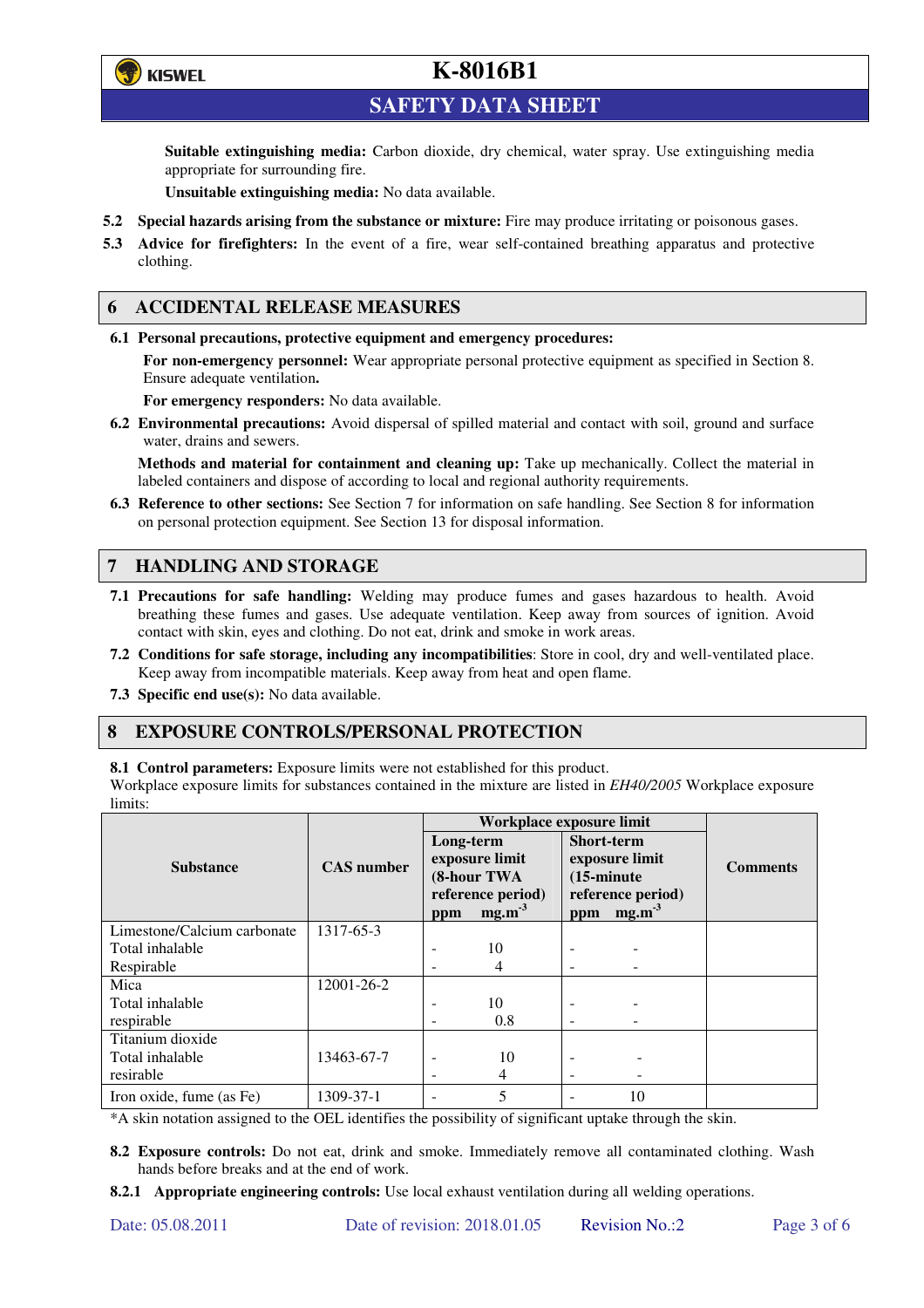

## **SAFETY DATA SHEET**

#### **8.2.2 Individual protection measures, such as personal protective equipment:**

**8.2.2.1 Eye/face protection:** Always wear eye protection during welding operations, helmet and/or face shield with filter lens.

**8.2.2.2 Skin protection:** 

**Hand protection:** Wear appropriate protective (welding) gloves during welding. **Other:** Wear appropriate protective clothing and boots.

- **8.2.2.3 Respiratory protection:** If ventilation is insufficient, use appropriate respirator or self-contained breathing apparatus.
- **8.2.2.4 Thermal hazards:** No data available.
- **8.2.3 Environmental exposure controls:** Do not allow to enter sewers, surface and ground water.

### **9 PHYSICAL AND CHEMICAL PROPERTIES**

#### **9.1 Information on basic physical and chemical properties:**

| Appearance:                                          | solid (metal rod)            |
|------------------------------------------------------|------------------------------|
| Odour:                                               |                              |
| <b>Odour threshold:</b>                              | $\overline{\phantom{0}}$     |
| pH:                                                  | $\qquad \qquad \blacksquare$ |
| Melting point/freezing point:                        | $\overline{\phantom{0}}$     |
| Initial boiling point and boiling range:             | $\overline{\phantom{0}}$     |
| <b>Flash point:</b>                                  | $\overline{\phantom{a}}$     |
| <b>Evaporation rate:</b>                             | ۰                            |
| Flammability (solid, gas):                           | $\overline{\phantom{0}}$     |
| <b>Upper/lower flammability or explosive limits:</b> | $\overline{\phantom{a}}$     |
| Vapour pressure:                                     | $\overline{\phantom{0}}$     |
| Vapour density:                                      | ۰                            |
| <b>Relative density:</b>                             | ٠                            |
| Solubility(ies):                                     |                              |
| Partition coefficient: n-octanol/water:              | ۰                            |
| <b>Auto-ignition temperature:</b>                    | $\overline{\phantom{a}}$     |
| <b>Decomposition temperature:</b>                    | $\overline{\phantom{0}}$     |
| <b>Viscosity:</b>                                    | ۰                            |
| <b>Explosive properties:</b>                         | ۰                            |
| <b>Oxidising properties:</b>                         |                              |

**9.2 Other information:** No data available.

### **10 STABILITY AND REACTIVITY**

- **10.1 Reactivity:** No data available.
- **10.2 Chemical stability:** The product is stable under normal conditions. When using it may produce dangerous fumes and gases.
- **10.3 Possibility of hazardous reactions:** No data available.
- **10.4 Conditions to avoid:** Avoid contact with incompatible materials.
- **10.5 Incompatible materials:** Acids, bases, oxidizing agents.

**10.6 Hazardous decomposition products:** Metal oxide fumes and gases are produced during welding.

### **11 TOXICOLOGICAL INFORMATION**

#### **11.1 Information on toxicological effects:**

The mixture may cause an allergic skin reaction. It is suspected of causing cancer. It causes damage to organs through prolonged or repeated exposure.

### **12 ECOLOGICAL INFORMATION**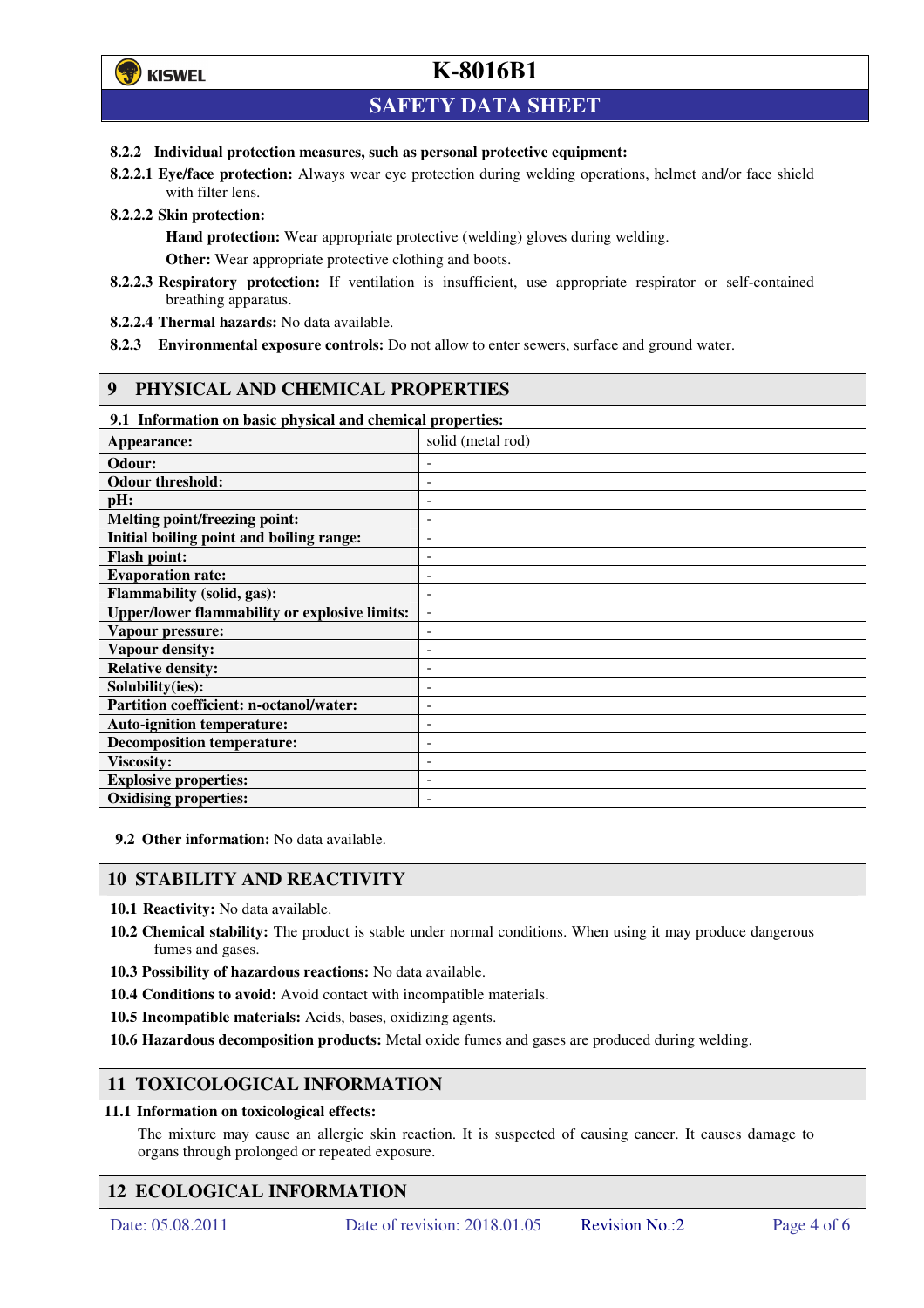

l

# **K-8016B1**

## **SAFETY DATA SHEET**

- **12.1 Toxicity:** No data available
- **12.2 Persistence and degradability:** No data available.
- **12.3 Bioaccumulative potential:** No data available.
- **12.4 Mobility in soil:** No data available.
- **12.5 Results of PBT and vPvB assessment:** No data available.
- **12.6 Other adverse effects:** No data available.

#### **13 DISPOSAL CONSIDERATIONS**

**13.1 Waste treatment methods:** Dispose off in accordance with local and national regulations.

#### **14 TRANSPORT INFORMATION**

**14.1 ADR/RID/ADN:** The mixture is not subject to international regulations on transport of dangerous goods.

| UN number:                            | - |
|---------------------------------------|---|
| UN proper shipping name:              | - |
| Transport hazard class(es):           | - |
| <b>Packing group:</b>                 | - |
| <b>Environmental hazards:</b>         | - |
| <b>Special precautions for user:</b>  |   |
| <b>Transport in bulk according to</b> |   |
| Annex II of MARPOL73/78 and the       | ۰ |
| <b>IBC</b> Code:                      |   |

**14.2 IMDG:** The mixture is not subject to international regulations on transport of dangerous goods.

**14.3 ICAO/IATA:** The mixture is not subject to international regulations on transport of dangerous goods.

#### **15 REGULATORY INFORMATION**

#### **15.1 Safety, health and environmental regulations/legislation specific for the substance or mixture:**

- Corrigendum to Regulation (EC) No 1907/2006 of the European Parliament and of the Council of 18 December 2006 concerning the Registration, Evaluation, Authorization and Restriction of Chemicals (REACH), establishing a European Chemicals Agency, amending Directive 1999/45/EC and repealing Council Regulation (EEC) No 793/93 and Commission Regulation (EC) No 1488/94 as well as Council Directive 76/769/EEC and Commission Directives 91/155/EEC, 93/67/EEC, 93/105/EC and 2000/21/EC (OJ L 396, 30.12.2006);
- Corrigendum to Directive No 2006/121/EC of the European Parliament and of the Council of 18 December 2006 amending Council Directive 67/548/EEC on the approximation of laws, regulations and administrative provisions relating to the classification, packaging and labeling of dangerous substances in order to adapt it to Regulation (EC) No 1907/2006 concerning the Registration, Evaluation, Authorization and Restriction of Chemicals (REACH) and establishing a European Chemicals Agency (OJ L 396, 30.12.2006);
- Regulation (EC) No 1272/2008 of the European parliament and of the Council of 16 December 2008 on classification, labeling and packaging of substances and mixtures, amending and repealing Directives 67/548/EEC and 1999/45/EC, and amending Regulation (EC) No 1907/2006 (OJ L 353, 31.12. 2008).
- COMMISSION REGULATION (EC) No 790/2009 of 10 August 2009 amending, for the purposes of its adaptation to technical and scientific progress, Regulation (EC) No 1272/2008 of the European Parliament and of the Council on classification, labeling and packaging of substances and mixtures.
- COMMISSION REGULATION (EU) No 453/2010 of 20 May 2010 amending Regulation (EC) No 1907/2006 of the European Parliament and of the Council on the Registration, Evaluation, Authorisation and Restriction of Chemicals (REACH).